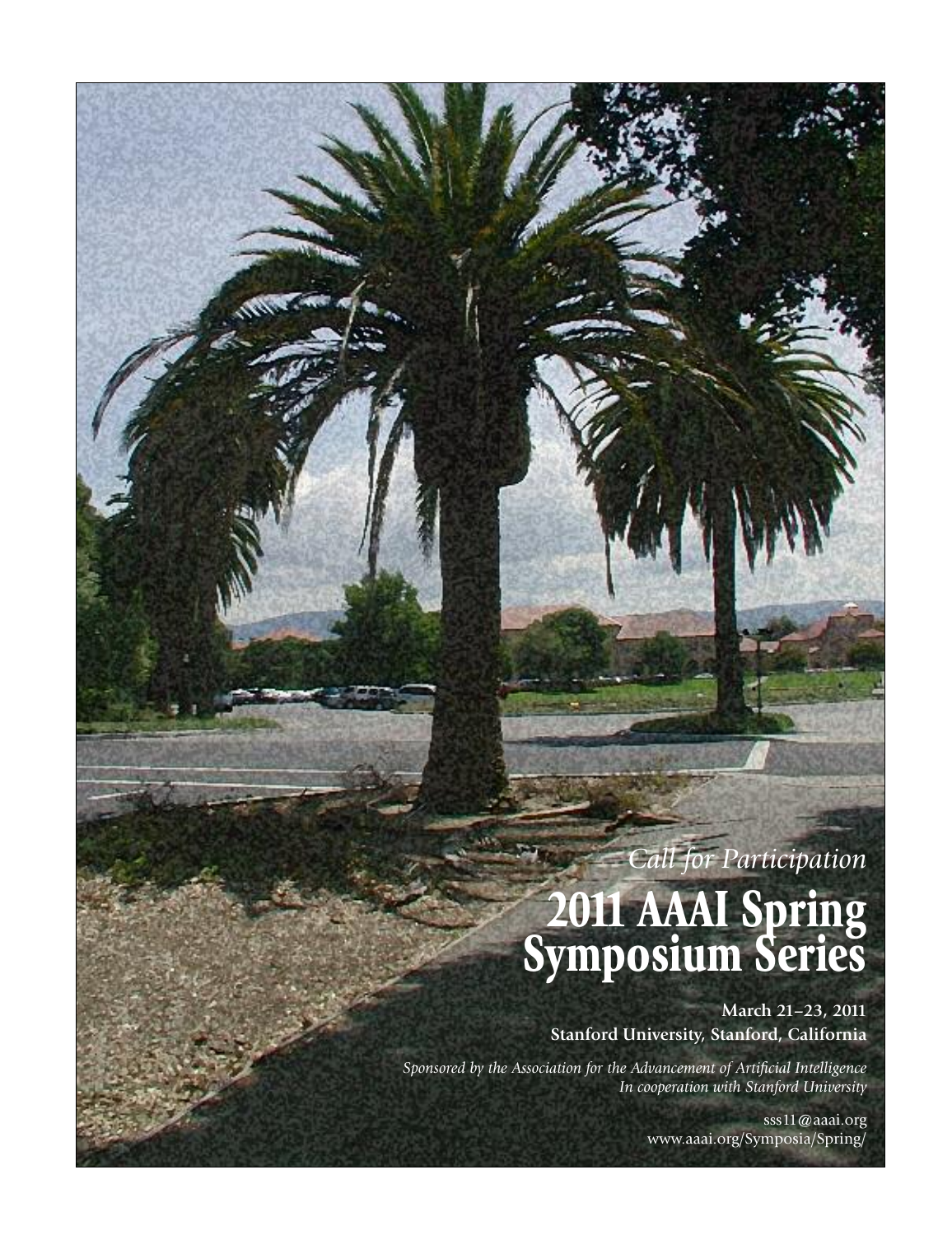#### **Deadlines Common to All Symposia**

- o October 8, 2010: Submission Deadline
- □ November 12, 2010: Notification of Acceptance
- o January 21, 2011: Final Electronic Camera-Ready Copy Due

#### **Formatting Guidelines**

o http://www.aaai.org/Publications/Author/author.php



The Association for the Advancement of Artificial Intelligence, in cooperation with Stanford University's Department of Computer Science, is pleased to present the 2011 Spring Symposium Series, to be held Monday through Wednesday, March 21–23, 2011 at Stanford University. The titles of the eight symposia are as follows:

- AI and Health Communication
- Artificial Intelligence and Sustainable Design
- AI for Business Agility
- Computational Physiology
- Help Me Help You: Bridging the Gaps in Human-Agent Collaboration
- Logical Formalizations of Commonsense Reasoning
- Multirobot Systems and Physical Data Structures
- Modeling Complex Adaptive Systems as if They Were Voting Processes

An informal reception will be held on Monday, March 21. A general plenary session, in which the highlights of each symposium will

be presented, will be held on Tuesday, March 22. Symposia will be limited to between forty and sixty participants. Each participant will be expected to attend a single symposium. AAAI technical reports or working notes will be prepared and distributed to participants in each symposium. In addition to invited participants, a limited number of interested parties will be able to register in each symposium on a first-come, first-served basis. Registration information will be available in December. To obtain registration information, write to:

• AAAI Spring Symposium Series 445 Burgess Drive, Suite 100 Menlo Park, CA 94025-3442 USA Voice: 650-328-3123 Fax: 650-321-4457 sss11@aaai.org www.aaai.org/Symposia/Spring/sss11.php

#### **Submission Dates**

- Submissions for the symposia are due on October 8, 2010
- Notification of acceptance will be given by November 12, 2010
- Material to be included in the working notes or technical report of the symposium must be received by January 21, 2011

Please see the appropriate section in each symposium description for specific submission requirements.

#### **Formatting Requirements**

While submission format may be more flexible (see individual symposium listings for details), all papers published in the AAAI Spring Symposium must be formatted in AAAI Style. The technical report author instructions may be found at http://www.aaai.org/Publications/Author/author.php. The AAAI author kit is available from www.aaai.org/Publications/Templates/AuthorKit.zip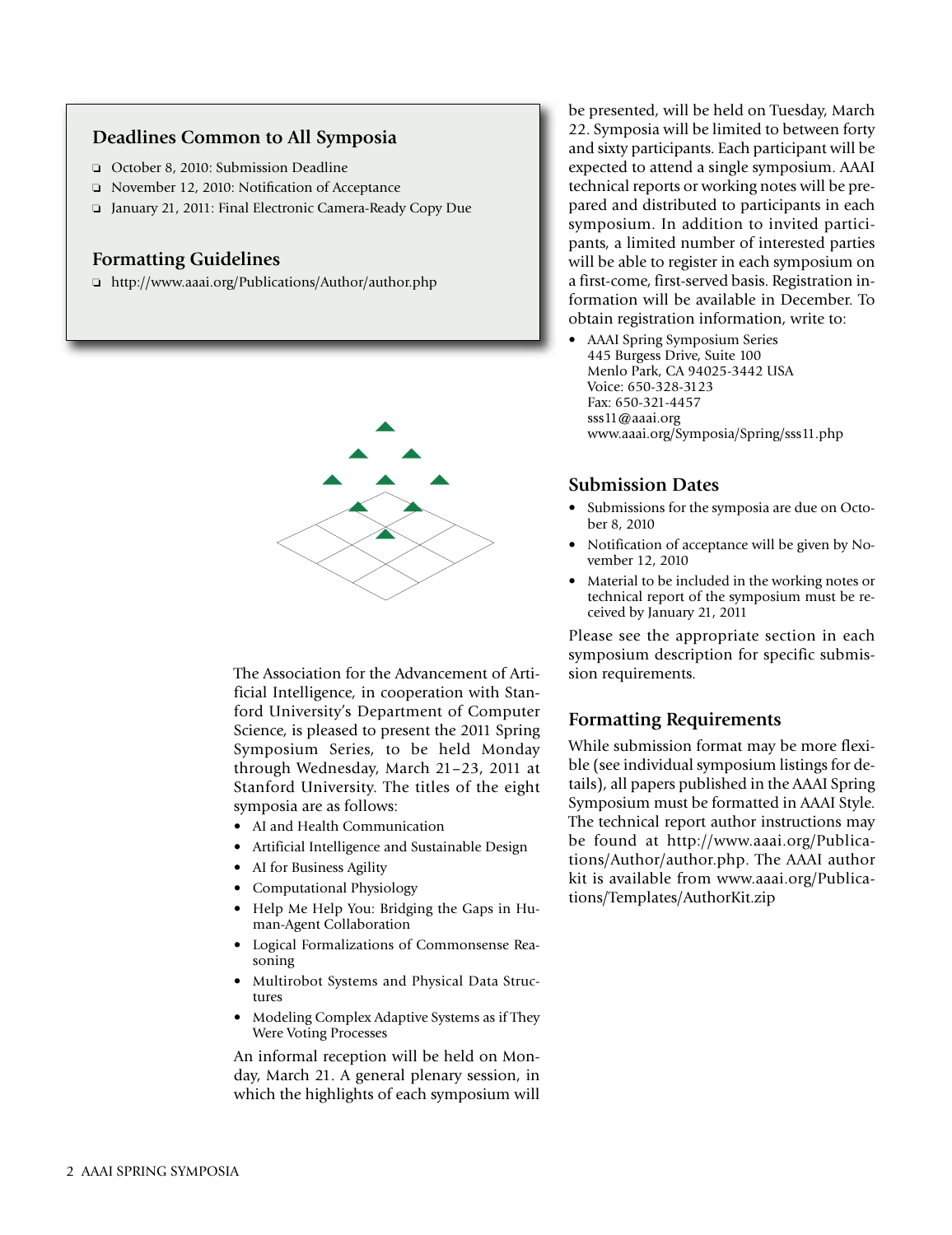$\sum$  esign of effective health communication<br>terms of accessibility, trust, expert-to-<br>lay knowledge translation, and persuasivetion systems faces major challenges in lay knowledge translation, and persuasiveness. It is proposed that some of these challenges can be addressed by use of AI techniques in combination with empiricallybased theoretical frameworks from the field of health communication and related areas. This symposium will bring together an interdisciplinary group of scholars to identify possible solutions.

# **Topics**

AI researchers are invited to submit papers on their work related to health communication. Topics of interest include but are not limited to the following:

- Communication interventions
- Games, conversational agents, or dialogue systems for healthy behavior promotion
- Intelligent interactive monitoring of patient's environment and needs
- Intelligent interfaces supporting access to healthcare
- Patient-tailored decision support, explanation for informed consent, and retrieval and summarization of online healthcare information
- Risk communication and visualization
- Tailored access to electronic medical records
- Tailoring health information for low-literacy, low-numeracy, or under-served audiences
- Virtual healthcare counselors
- Virtual patients for training healthcare professionals.

Scholars from health communication disciplines are invited to submit papers on the following issues as they pertain to the symposium goals:

- Health literacy
- Healthcare provider-consumer communication
- Risk communication, including written and visual formats
- Use of behavioral, persuasion, and argumentation theories for healthy behavior promotion.

Participants presenting papers will be invited to submit expanded versions to a journal special issue on this topic.

# **Submissions**

Full papers (8 pages maximum) and short papers (4 pages maximum) on original work are invited. Submit papers in formatted PDF via www.easychair.org.

# **Organizing Committee**

*Cochairs:* Nancy Green (University of North Carolina Greensboro), Sara Rubinelli (University of Lucerne and Swiss Paraplegic Research), Donia Scott (University of Sussex)

*Artificial Intelligence:* Tim Bickmore (Northeastern University), Richard Cox (University of Edinburgh), Chrysanne Dimarco (University of Waterloo), George Ferguson (University of Rochester), Floriana Grasso (University of Liverpool), Eva Hudlicka (Psychometrix Associates), Patrick Kenny (Institute for Creative Technologies), Brian Magerko (Georgia Tech), Irene Mazzotta (Università degli Studi di Bari), Sergei Nirenburg (University of Maryland, Baltimore County), Paul Piwek (Open University), Ehud Reiter (University of Aberdeen), Marjorie Skubic (University of Missouri)

*Health Communication:* David Brinberg (Virginia Tech), Frans van Eemeren (University of Amsterdam), Gunther Eysenbach (University Health Network), David Hitchcock (McMaster University), Gary Kreps (George Mason University), Rita Kukafka (Columbia University), Kent Nakamoto (Virginia Tech), Linda Newhauser (University of California, Berkeley), Daniel O'Keefe (Northwestern University), Paolo Paolini (Politecnico di Milano), Peter Schulz (University of Lugano).

# **For More Information**

For more information, see the supplementary symposium web site (www.uncg.edu/~nlgreen/aaai-sss11-aihc.html).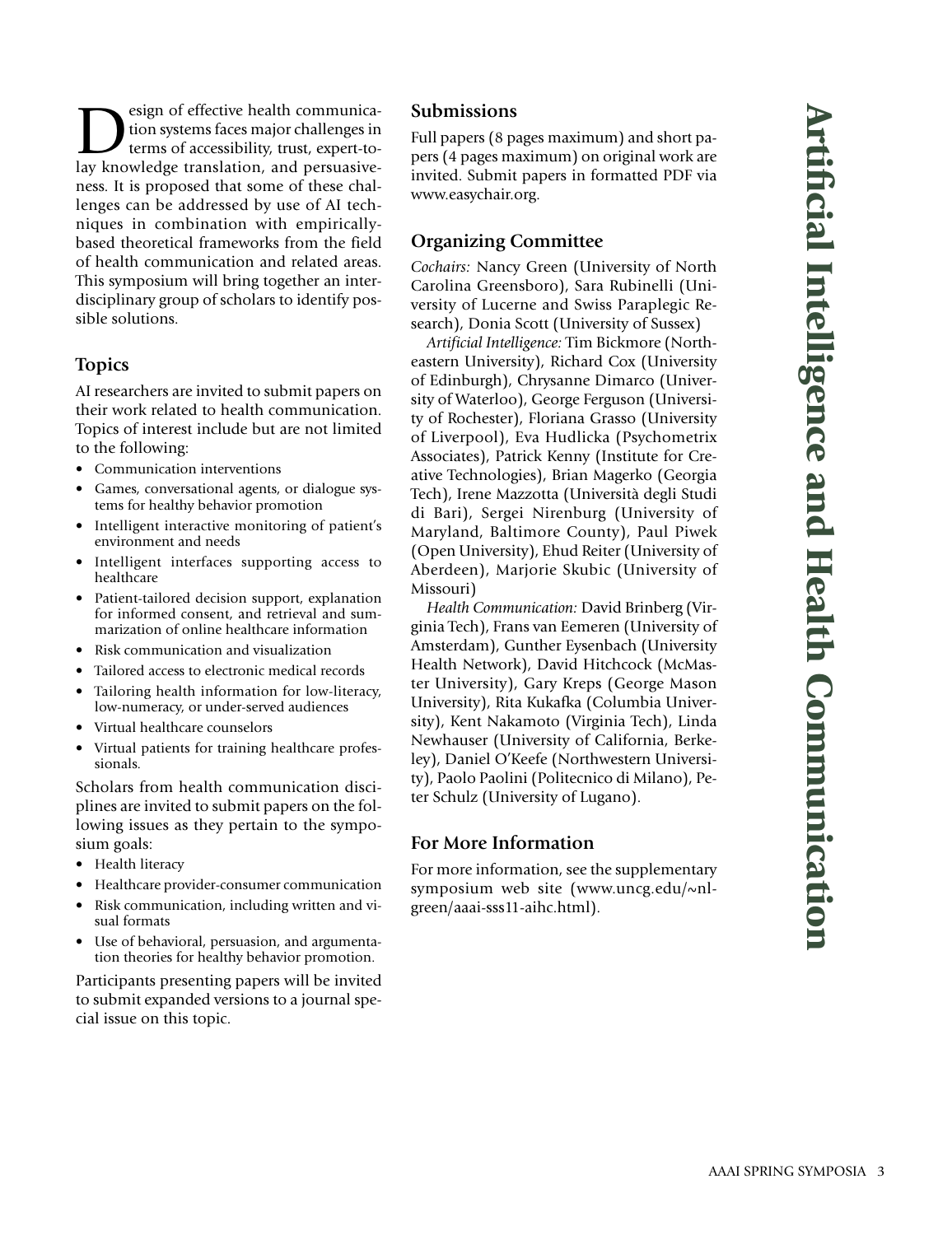A I has provided computational approaches to design processes and the<br>
representation of design knowledge.<br>
Design of materials products buildings and proaches to design processes and the Design of materials, products, buildings and other artifacts have long been a focus of artificial intelligence research and application. Artificial intelligence representations and reasoning models have been influenced and inspired by design cognition resulting in AI methods as the basis for computer-aided design and decision support in many contexts. "Design for X" has become a way of changing design thinking so that downstream concerns are considered early in the design process.

Imperatives for environmental and societal sustainability are challenging designers to think beyond Design for X and more broadly to consider factors that had been previously given little attention. Life cycle costs should be considered along many dimensions, including energy requirements during manufacture and use phases, and material loss and environmental damage at the end of a product's life. In fact, a long-term vision for the field of AI and sustainable design is cradle-tocradle design, so that products are not designed to be thrown away or recycled in very limited ways, but products are designed and built that enable full reuse, with nothing thrown out and nothing degraded.

Our presumption is that the increased complexity of design necessitated by a desire for very long-term planet sustainability requires application of and advances in artificial intelligence. AI and design is established already, with conferences and journals. The purpose of this symposium is to focus on the challenges of sustainable design and the role that AI plays in achieving sustainability.

# **Topics**

Paper topics include, but are not limited to the following:

- AI applications in sustainable design of chemicals and materials, products and appliances, buildings and communities
- Computational and cognitive models of sustainable-design thinking
- Biologically-inspired and evolutionary models of sustainable design
- Collaborative design and collective intelligence for sustainable design
- Games and simulation for teaching and embedding sustainable design

#### **Submissions**

This symposium intends to support virtual participation for a limited number of participants using internet-based virtual technology. When submitting a paper, please inform the organizers if you would like to be considered for virtual participation. To encourage graduate student participation, we also invite advanced PhD students to submit thesis position papers (6 pages, AAAI format) by the submission deadline. Interested participants should submit papers in PDF format. Please see the symposium supplemental web site for submission instructions.

#### **Symposium Chairs**

Douglas H. Fisher (Vanderbilt University) and Mary Lou Maher (National Science Foundation)

#### **For More Information**

For more information, see www.vuse.vanderbilt.edu/~dfisher/AI-Design-Sustainability. html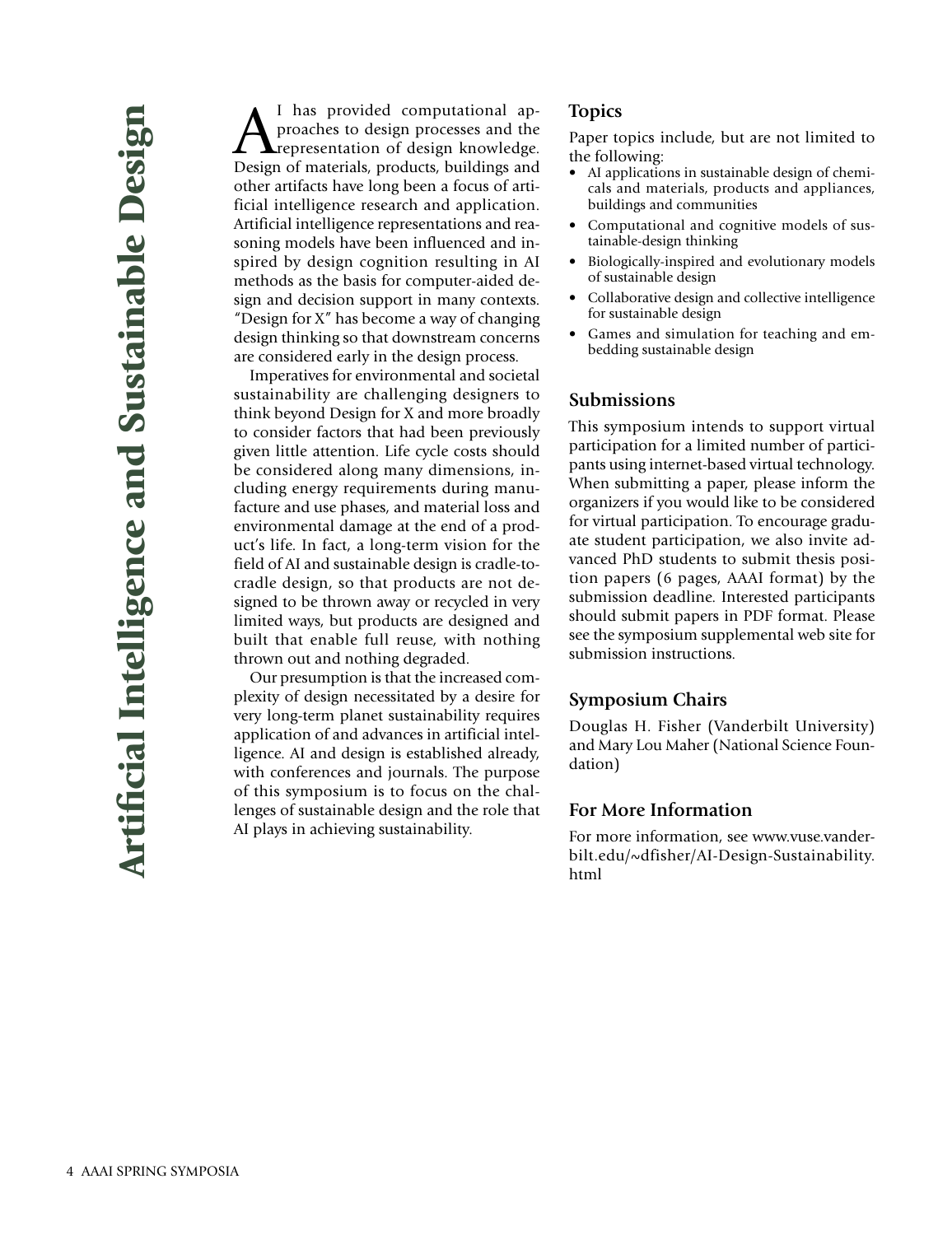Business agility is a topic of increasing in-<br>terest, in particular boosted by the re-<br>cent global financial crisis. For any busi-<br>ness anticipating changes and adapting terest, in particular boosted by the recent global financial crisis. For any business, anticipating changes and adapting quicker and more efficient is a challenge and various approaches such as cloud computing, business information technology alignment, or context modeling try to provide solutions. There are two arbitrary principles leading to agility: change and maturating. Whereas the first is an explicit transformation of an enterprise architecture or well-defined part of it from a status A to a status A', the latter can be viewed as being a continuous improvement. Working on these various aspects of agility could bring together (research) communities of enterprise architecture modeling and artificial intelligence. The following is a preliminary list of potential questions to be considered in talks and discussions:

- How can change and maturity for business agility be modeled and measured?
- How can enterprise architecture models for the alignment of business and IT be formalized?
- What is the relation of enterprise ontologies and Enterprise Architecture frameworks?
- How can anomalies in an enterprise architecture (for example, defined roles which never appear in business processes) be detected?
- What business intelligence techniques can be applied to discover patterns that are indicators for both maturing and changes?
- How can agile business processes be modeled?
- Are business rules an appropriate approach for requirements modeling and compliance?
- Can web 3.0 and semantic web services be used to implement agile process orchestration and choreography allowing for new forms of cooperation in virtual organisations?
- What techniques can be used to evaluate the degree of interoperability of an implemented enterprise architecture?
- How can human-related aspects (for example, social, cultural and collaboration issues) in an enterprise architecture be designed and formalized?

The symposium on business agility aims to bring together the various communities to learn and benefit from each other in order to avoid pitfalls on one hand side and provide the ground for synergetic co-operations. Besides researchers, the participation of business people would be highly beneficial for providing input about real-world business requirements.

# **Topics**

Relevant topics that would be considered for contributions to the symposium include but are not limited to the following: Semantically enriched enterprise architecture models; enterprise ontologies; knowledge maturing and learning; context awareness; the role of ontologies in context modeling; collaborative (context) ontology modeling; identification of opportunities for change; logical sensors for context change; cross-border and interorganizational services; machine learning of patterns for change; data mining, process mining and text mining; business rules; business rules modeling and management; service oriented architectures; component based applications; semantic web services and agents for business agility; semantic and technical interoperability; integration of heterogeneous data sources; design of sociotechnical systems.

#### **Submissions**

Prospective participants are invited to submit research papers (up to 12 pages) or position papers (up to 4 pages), in PDF format, via the symposium website. Papers should be prepared using AAAI style. All submissions will be reviewed by the program committee. We also welcome proposals for breakout sessions, working sessions and discussion, containing a description of the topic, the objective and the expected results.

# **Organizing Committee**

Knut Hinkelmann, cochair (FHNW University of Applied Sciences Northwestern Switzerland, knut.hinkelmann@fhnw.ch), Barbara Thönssen,cochair (University of Applied Sciences Northwestern Switzerland, barbara. thoenssen@fhnw.ch), Aurona Gerber (Meraka Institute), Michael Gruninger (University of Toronto), Michael Rosemann (Queensland University of Technology), Rainer Telesko (FHNW University of Applied Sciences Northwestern Switzerland), Alta Van der Merwe (Meraka Institute)

#### **For More Information**

For more information, see web.fhnw.ch/plattformen/ai4ba2011.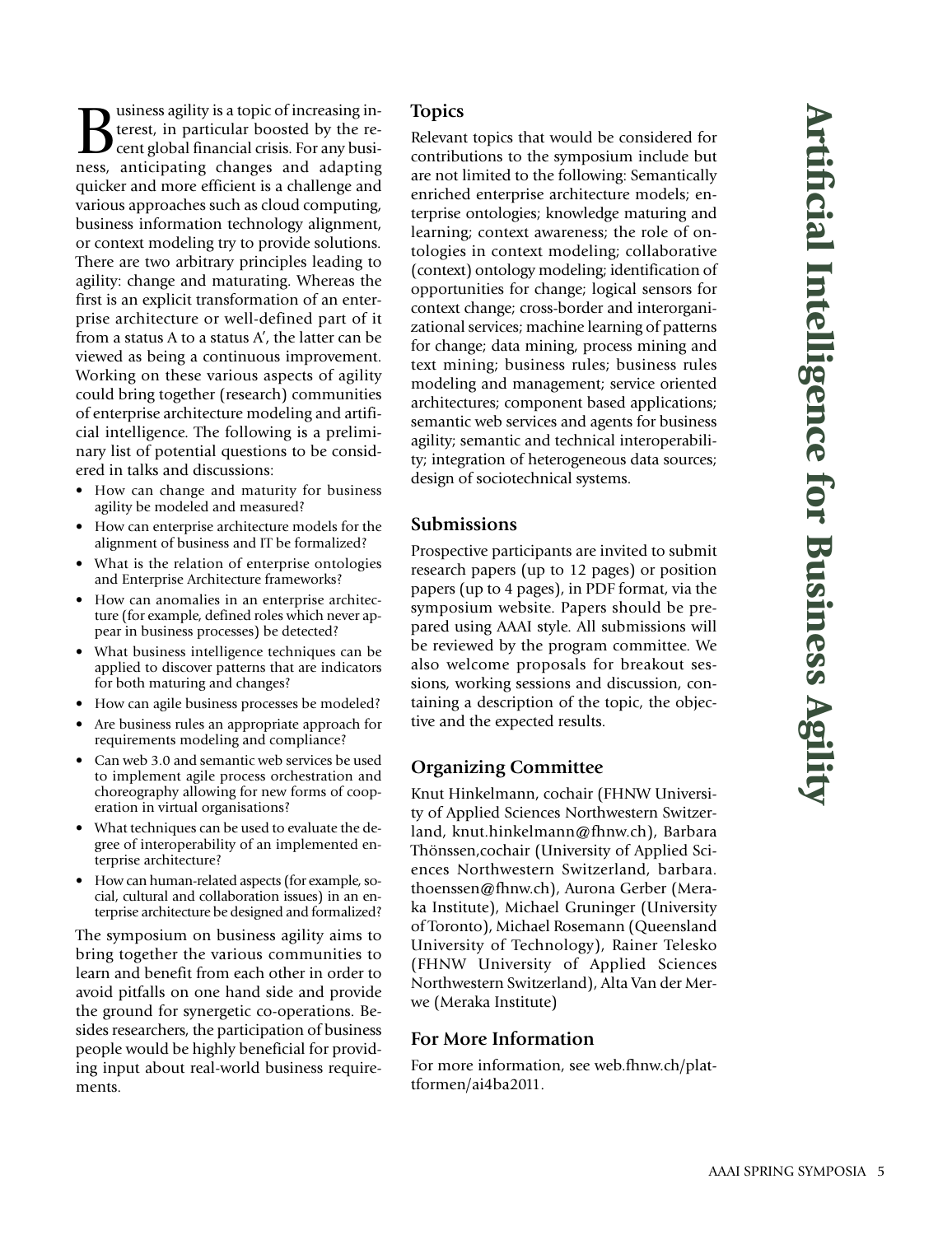utomated human health-state monitoring aims to identify when an individual moves from a healthy to a compromised state. For example, changes in diet or physical activity can lead to life-threatening hypo or hyperglycemia in diabetics. Similarly, elderly individuals managing multiple chronic conditions may experience rapid changes in physical and cognitive health state that must be caught quickly for treatments to be most effective. Even in healthy individuals, heavy exertion in extreme climates can quickly lead to life threatening situations.

The emergence of inexpensive and unobtrusive health sensors promises to shift the healthcare industry's focus from episodic care in acute settings to early detection and longitudinal care for chronic conditions in natural living environments. The same technologies can also be used to monitor healthy individuals in high-stress work situations. While these sensing systems are able to provide a wealth of physiological information, the noninvasive measurements are often quite different from those used by physicians. The medical community is accustomed to making decisions from high-quality clinical data from a limited set of sessions. Data from continuously measuring sensors requires us to draw conclusions from large quantities of lower quality data from subacute environments where these measures are often not specific to health states of interest and can reflect the output of multiple latent variables. As the availability of longitudinal data increases, we have an unprecedented opportunity to discover new early predictors of clinically significant events.

This symposium will bring together researchers from the fields of artificial intelligence, machine learning, engineering, physiology, and medicine. The symposium will have invited talks and panels by select attendees to share relevant completed work. We will have breakout sessions and poster sessions to foster speculative discussions and presentation of works in progress. The goal of the symposium is to allow ample time for discussion and bridging of interdisciplinary perspectives.

#### **Submissions**

We are seeking extended abstracts (2 pages) or short papers (4–6 pages) that describe the following:

- 1. New ambulatory and noncontact sensing technologies or novel applications of existing sensors
- 2. Specific difficulties associated with measuring human health states of interest (for example, internal body temperature, hydration, cognitive decline, blood glucose level)
- 3. Inference techniques that address the challenges of decision-making with these data (for example, continuous monitoring, multisensor fusion, movement artifacts)
- 4. Interfaces or approaches for providing real-time advice to individuals towards preventing injury and maintaining health

Reports on experimental results, descriptions of implemented systems, and position papers are all welcome. Papers should be in AAAI format. Please e-mail submissions to mbuller @cs. brown.edu.

#### **Organizing Committee**

Mark Buller (Brown University, mbuller@cs. brown.edu), Paul Cuddihy (GE Research), Finale Doshi-Velez (Massachusetts Institute of Technology, finale@mit.edu)

#### **For More Information**

For more information, see people.csail.mit. edu/finale/sss-11-cp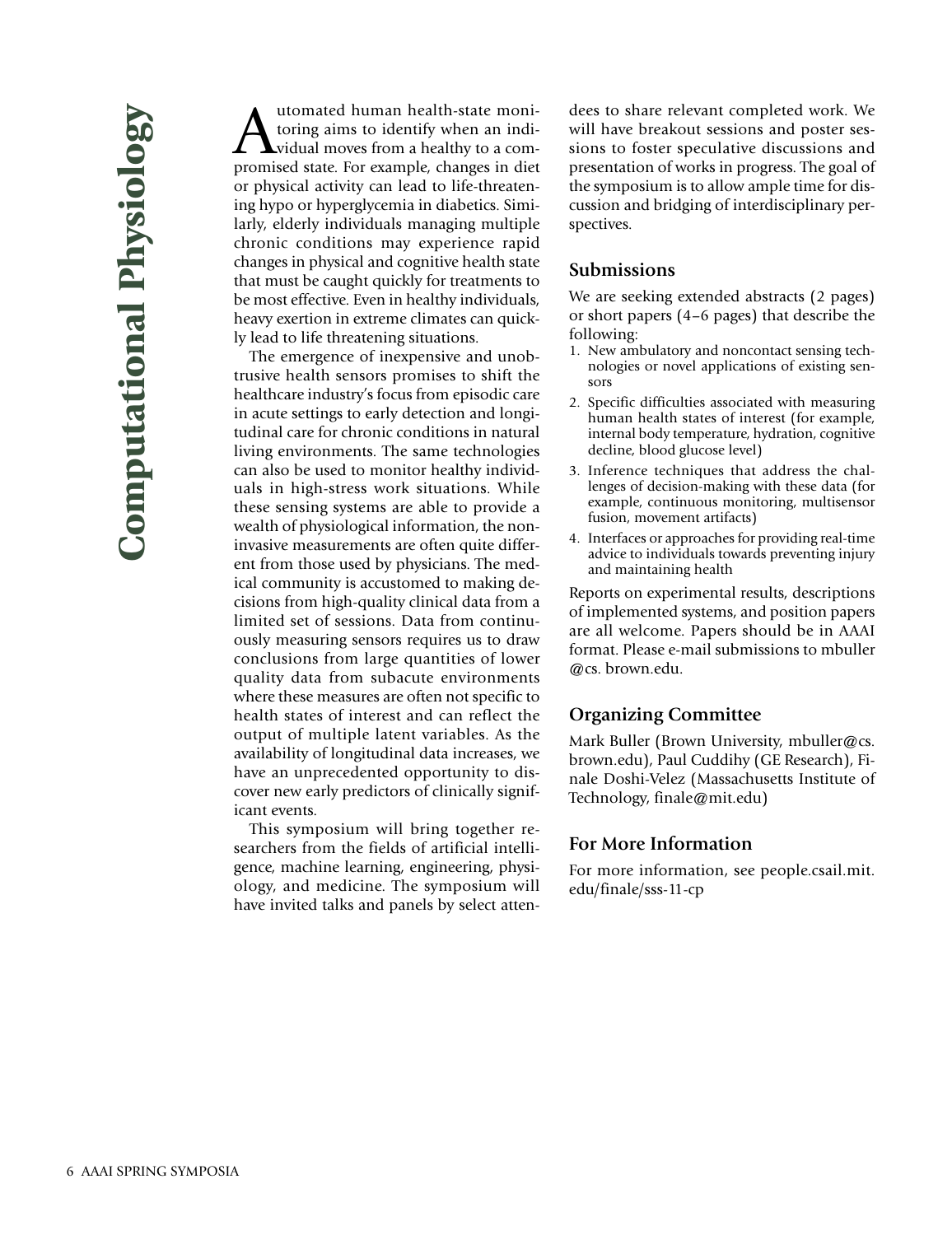**H e l p M e H e l p Yo u: B d**<br> **d**<br> **d**<br> **d**<br> **d**<br> **d**<br> **d g i n g th e G a p s i n H u m a n -Ag e n**  $\rightarrow$ **C o l l a b o r ati o n**

Trom traffic lights to household cleaning<br>robots, automation is a ubiquitous and<br>growing aspect of our lives. However, the<br>transition from automation to agency, where **Trom traffic lights to household cleaning** robots, automation is a ubiquitous and growing aspect of our lives. However, the a software or robotic agent conducts a role and has the responsibility that might have once been only trusted to a human, is still lagging. Currently, the scope of most intelligent agent systems is limited to specific domains, specific configurations, and specific operating conditions. To move ahead, we must address several gaps in order to advance to humanagent collaboration. These include the following:

*Understanding Objectives:* An agent may not know the desires of the user, because (a) there isn't a language to convey it, (b) a language would be too complex or (c) the user may not know what they want until they see a solution. In addition, the agent may not be able to convey its objectives to the human. For example, consider the barriers to creating an autonomous agent that would book flights instead of simply gathering and displaying flight data.

*Adapting to Context:* An agent may be required to understand and adapt to general aspects of the state of the world outside the basic scope of its task. In addition, it should adapt given the objectives and goals mentioned above. For example, consider a routeplanning agent that would not just consider current traffic conditions but anticipate how sporting events or upcoming weather phenomena would affect solutions.

*Computational Complexity:* There are many problems, such as coordination of rescue and recovery efforts after a disaster, where generating a solution is too complex for an intelligent agent to generate a reasonable solution. There may be collaborations where, with human guidance, intelligent agents can be created to improve performance when partnered with human actors.

The aim of this symposium is to begin to form a community of researchers working on different aspects of the problem. The agents and AI communities have tackled this problem from the agents' point of view, while the intelligent user interfaces community has begun to address this problem from the human's point of view. By bringing together researchers from these and other communities, we can foster collaborations to share accomplishments so far, identify common issues and challenges, compare architectures and propose directions to move forward.

# **Submissions**

Interested participants may submit either fulllength papers (up to 6 pages in AAAI format) or short papers/extended abstracts (2 pages) in PDF format to maheswar@usc.edu.

# **Symposium Chairs**

Rajiv Maheswaran (University of Southern California), Nathan Schurr (Aptima), Pedro Szekely (University of Southern California)

# **For More Information**

For more information, see www.isi.edu/~maheswar/hmhy2011.html.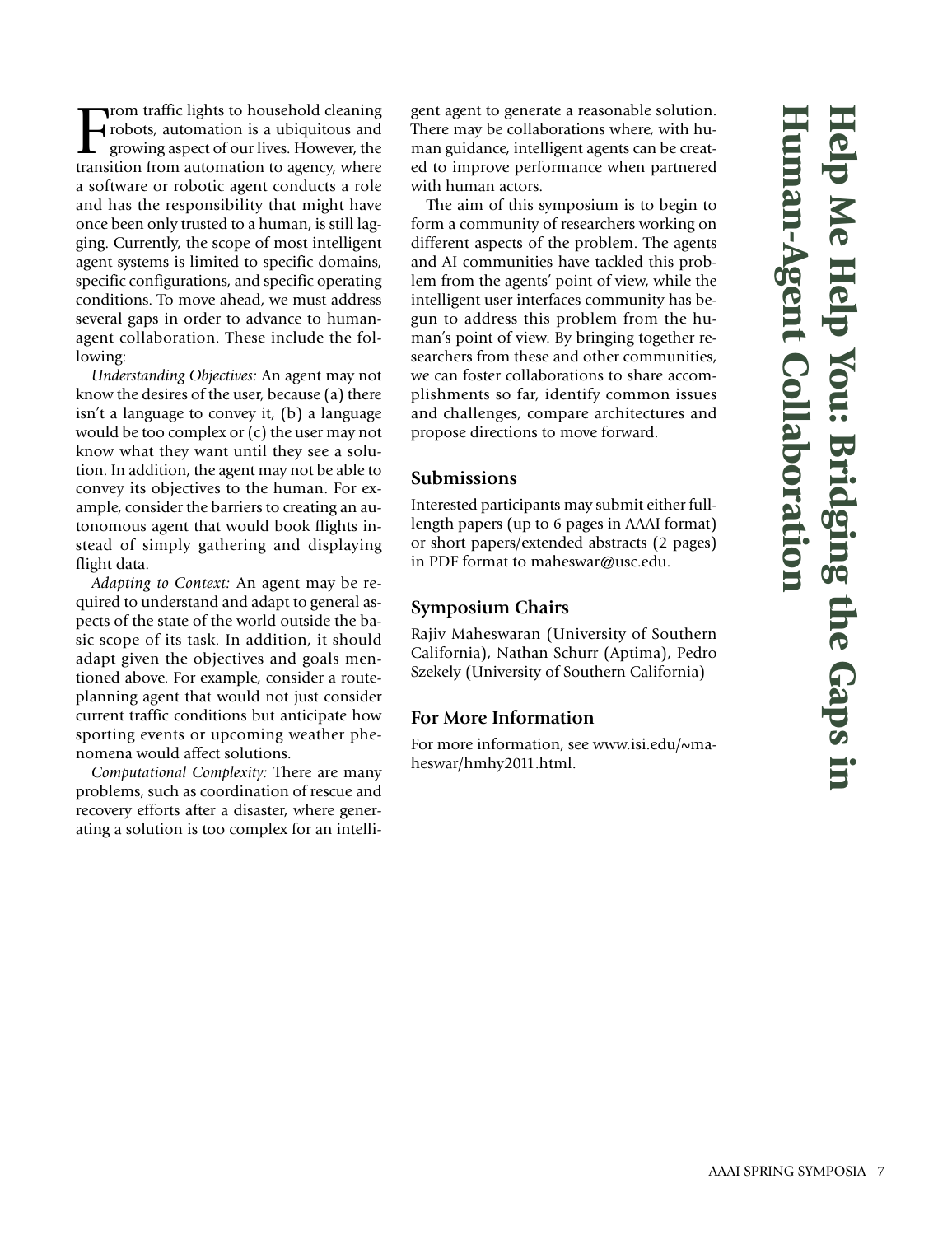Indowing computers with common<br>sense is a major goal of artificial intelli-<br>gence. One approach to this problem is<br>to characterize commonsense reasoning ussense is a major goal of artificial intelli-**I** gence. One approach to this problem is to characterize commonsense reasoning using representations based on logic or other formal theories. The challenges to creating such formalizations include accumulating knowledge about the everyday world, representing this knowledge formally, integrating different representations, and developing reasoning methods for these representations.

A decade ago, the topic of commonsense reasoning was considered visionary, but reality has aggressively caught up with it. For example, robotic systems are becoming commercially feasible; they are deployed in complex environments and interact with humans. Commonsense knowledge is essential both for robust interaction and for public acceptance. Another example: information extraction systems combine commonsense domain knowledge with corpus-based learning to interpret texts. Therefore, the symposium will introduce a new applied track, to discuss progress in these areas, how logic-based commonsense reasoning contributes to this enterprise, and how these trends should influence our future research agendas.

#### **Topics**

Topics of interest include the following:

- Formal representations and reasoning methods for commonsense domains including time, change, action, and causality; space; commonsense physics and biology; mental states, propositional attitudes, and emotions; and agent interactions and social relations.
- Preformal analysis of these domains.
- Applications of commonsense reasoning to specific tasks including cognitive robotics (action and perception), planning, natural language processing, web search and web-based services computer vision, computer-aided instruction, home automation, assistive technologies, and biomedical informatics.
- Relations among theories, such as abstraction and contextualization.
- Methods of deductive and plausible reasoning applicable to commonsense problems, including answer set programming; heuristic, approximate, nonmonotonic, and probabilistic reasoning; and belief revision
- Relevant metalogical results.
- Relation of formal theories to other approaches to implementing common sense, including large commonsense knowledge bases and corpus-based machine learning.
- Relation of work in philosophy, linguistics, cognitive psychology, game theory, and economics to automated commonsense reasoning.

In addition to technical papers, we also welcome survey papers, papers comparing different approaches, and methodological papers; demos of practical systems that use commonsense reasoning; and proposals for panel or open discussions.

#### **Format and Participants**

The symposium will include technical paper sessions with extended discussions, invited papers, panel and open discussions, and demos of applied systems, particularly robotic systems. Participants will be researchers who study the formalization of commonsense reasoning.

#### **Submissions**

Papers may be submitted via www.easychair.org. Submissions should be at most 6 pages long, in AAAI format. Questions about submissions may be e-mailed to the chairs.

#### **Symposium Chairs**

Ernest Davis, (New York University, davise@cs.nyu.edu), Patrick Doherty (Linkoping University, patdo@ida.liu.se), Esra Erdem (Sabanci University, esraerdem@sabanciuniv.edu)

#### **For More Information**

For more information, see commonsensereasoning.org/2011/.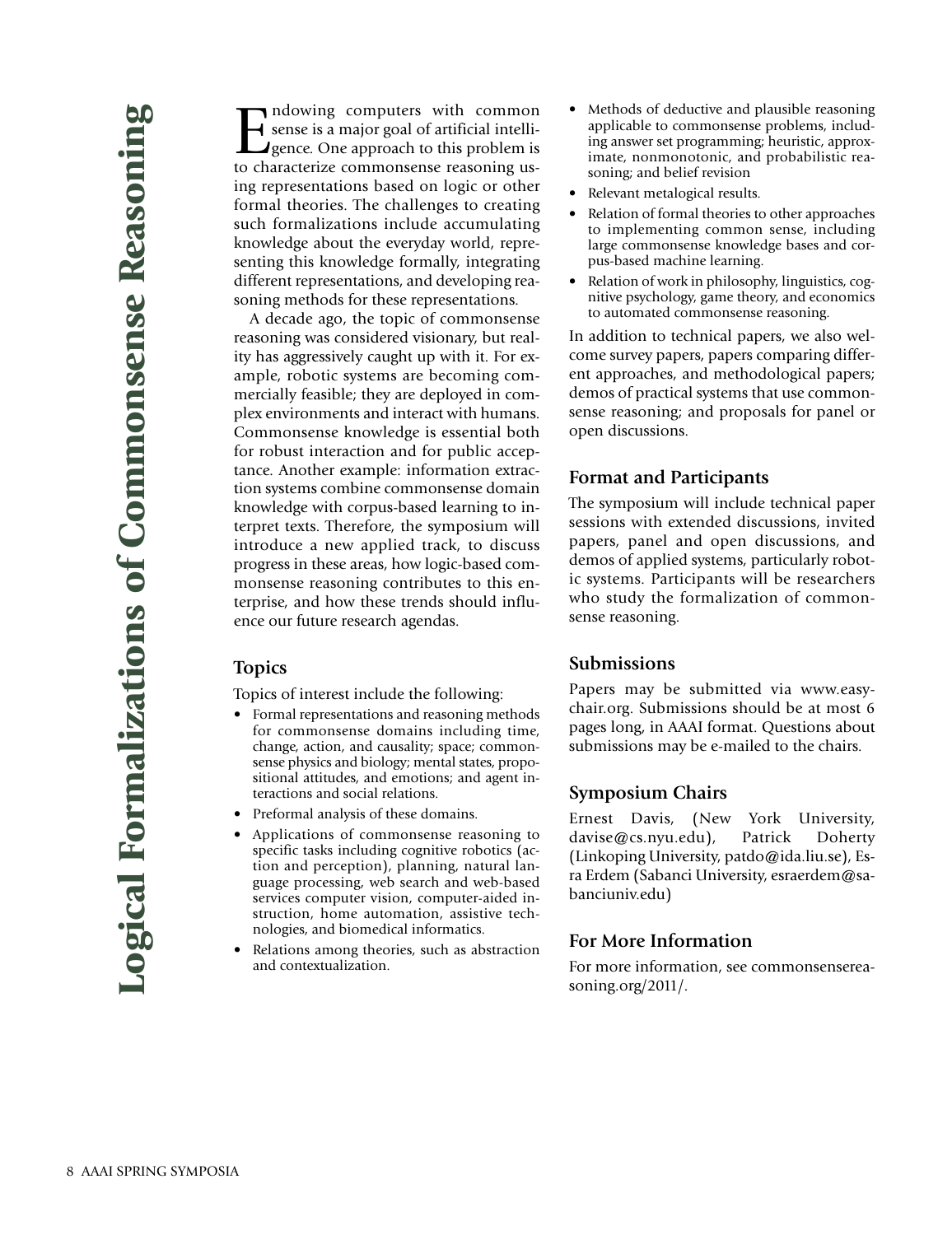**Multirobot systems can represent and<br>
Multipulate physical representations**<br> **Multipulate physical representations**<br> **Multipulate physical representations**<br> **Property** manipulate physical representations of information by modifying their environment or changing their positions. Information necessary for agent coordination or collective task performance can be externalized ("written") into the environment, and then used ("read") by other robots when and where necessary. Systems are able to exploit the locality of this external information, its persistence, its dynamics, or how it affects the task mechanics to complete tasks with higher efficiency or enable radically different solutions. However, there is no unified theory of the cost and complexity of communicating or storing information in this way.

This symposium aims to bring researchers together who study aspects of external information in algorithms for multirobot systems. This includes researchers interested in quantifying information requirements, those who have shown reduction in sensing, communication, or computational requirements via externalization of information. Researchers interested in processes which operate on the physical environment in order to perform computation or information processing, and evaluation thereof. We are interested in the theory and practice of these techniques, and welcome submissions that are experimental, theoretical or taxonomical.

Observations and discussion of physical information representations are found throughout the robotics literature, but it is seldom the primary goal of the work. We hope to foster a collaborative dialog to bring multiple perspectives on physical information representation together. Ultimately, these techniques should pave the way to multirobot systems that exploit their embodiment and their environment to accomplish tasks more effectively than the current state of the art.

# **Topics**

- Data-structurelike models for classes of mechanisms in which state is externalized including analysis (for example, semantics, correctness, performance, and addressing)
- Examples and analysis of instances in which robots themselves are the units used to encode information (for example, chaining and morphogenesis)
- Formalisms for pheromone computing and robotics
- Experimental demonstrations of physical data structures

#### **Submissions**

Papers on any aspect of external information and physical representations of information in algorithms for multirobot systems are welcome. Interested participants may submit either full-length papers (up to 6 pages in AAAI format) or short papers or extended abstracts (2 pages). Reports on experimental results, descriptions of implemented systems, and position papers are all welcome. Submissions should be sent via e-mail to physical.data. structures@gmail.com.

# **Organizing Committee**

Dylan Shell (Texas A&M University, Department of Computer Science and Engineering), James Mclurkin (Rice University, Department of Computer Science)

# **For More Information**

For more information, see robots.cs.tamu. edu/aaai11ss\_physical\_data\_structures/.